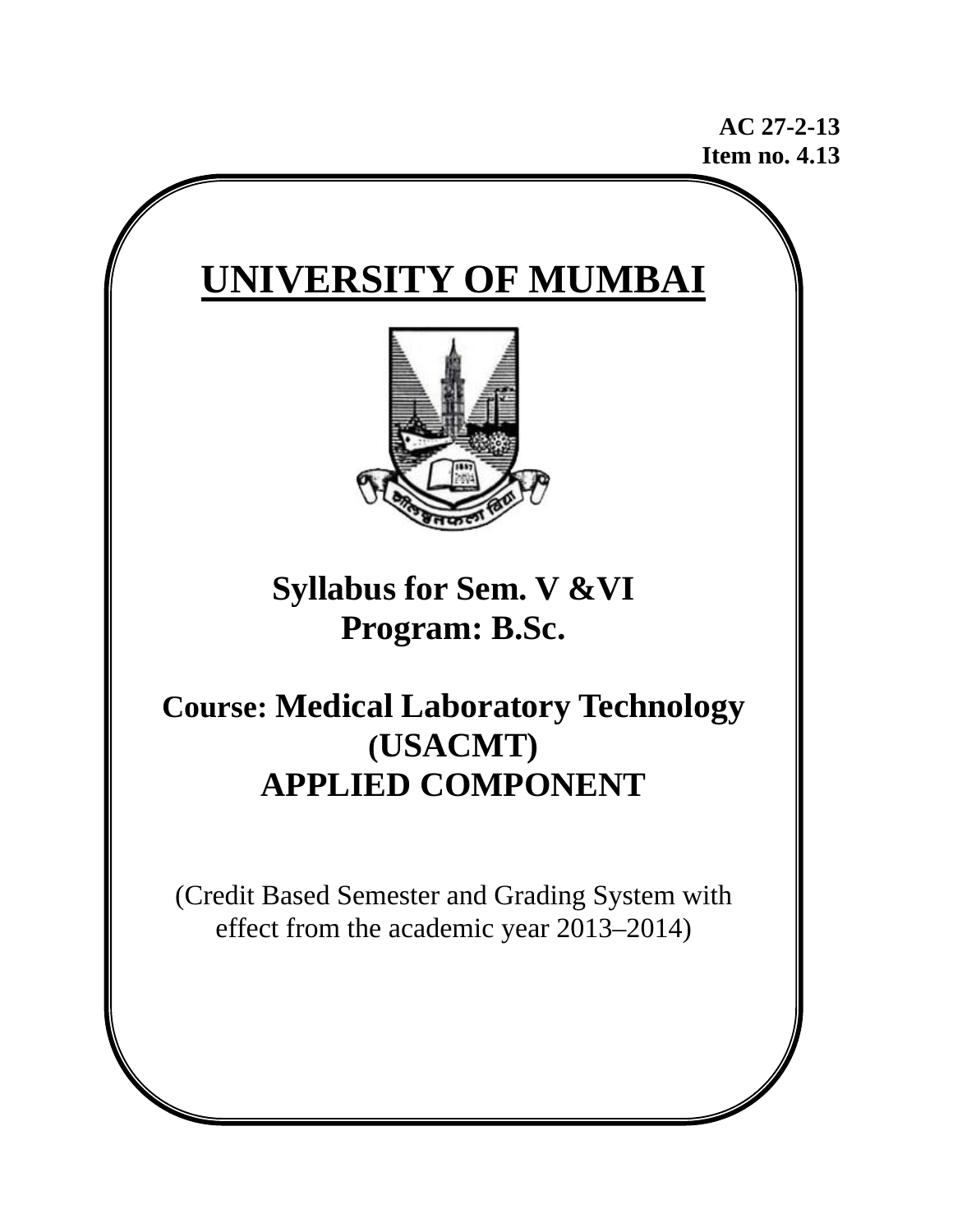### **Programme: B.Sc Course :Applied Component(USAC) (Semester –V & VI) PREAMBLE**

Applied Component was introduced for T.Y.B.Sc. class in the academic year 1979-80 with a view to enhance essence for employability. There are several combinations of Applied component courses with Microbiology as a Major Course. The three applied component courses under the umbrella of BOS in Microbiology are-

- **i. Biotechnology (USACBT)**
- **ii. Food Production and Processing (USACFP)**

#### **iii. Medical Laboratory Technology (USACMT)**

In the syllabi of these applied components, applied topics having commercial propositions have been incorporated that further adds to the enhancement of entrepreneurial potential and skills amongst the learners.

From the academic year 2011-12, the University has introduced Credit Based Semester and Grading System (CBSGS) with continuous evaluation involving Internal Assessment and External Assessment. Accordingly the existing syllabi of these applied components have been restructured to fit into the CBSGS pattern. Sub-committees were formed with Dr. D.B.Thakare as the convener, BOS members as co-conveners and Head/ Senior teachers from affiliated colleges as members of these sub-committees.

As mentioned in the outline of the syllabus, each semester (Semester  $-V & VI$ ) consists of one theory and one practical course of 100 marks each.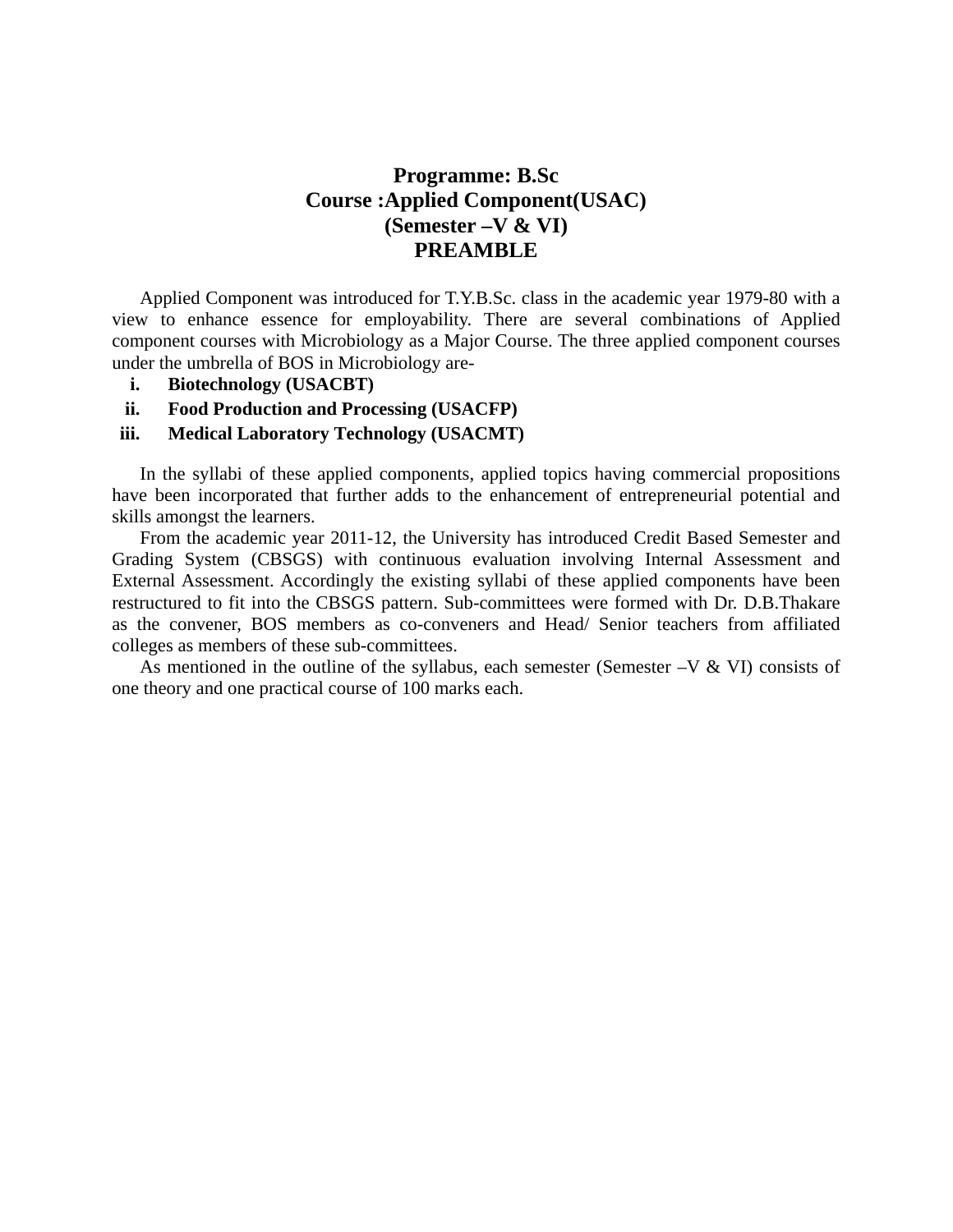### **T.Y.B.Sc. Medical laboratory technology (Applied component)**

## **Course code - USACMT**

### **SEMESTER V**

| Course               | Unit         | <b>Topics</b>                              | Credits                     | Lec $/$ |
|----------------------|--------------|--------------------------------------------|-----------------------------|---------|
| Code                 |              |                                            |                             | Week    |
| <b>USACM</b>         |              | <b>Techniques and Automation In MLT</b>    | $\overline{2}$              |         |
| <b>T501</b>          |              |                                            |                             |         |
|                      | $\bf{I}$     | Introduction to diagnostic microbiology    |                             |         |
|                      | $\mathbf{I}$ | Automation and newer approaches in MLT     |                             |         |
|                      | III          | Haematology                                |                             |         |
|                      | IV           | <b>Clinical Biochemistry</b>               |                             |         |
| <b>USAC</b><br>MT5P1 |              | Practicals based on above course in theory | $\mathcal{D}_{\mathcal{L}}$ |         |

### **SEMESTER VI**

| Course               | Unit         | Topics                                       | Credits       | Lec $\prime$ |
|----------------------|--------------|----------------------------------------------|---------------|--------------|
| Code                 |              |                                              |               | Week         |
| <b>USACM</b>         |              | <b>Microbiology</b> , Clinical Pathology and | $\mathbf{2}$  |              |
| <b>T601</b>          |              | <b>Histopathology</b>                        |               |              |
|                      |              |                                              |               |              |
|                      | I            | <b>Bacteriology</b>                          |               |              |
|                      | $\mathbf{I}$ | Mycology, Parasitology, and Virology         |               |              |
|                      | Ш            | <b>Organ Function Tests</b>                  |               |              |
|                      | IV           | Clinical Pathology and Histopathology        |               |              |
| <b>USAC</b><br>MT6P1 |              | Practicals based on above course in theory   | $\mathcal{L}$ |              |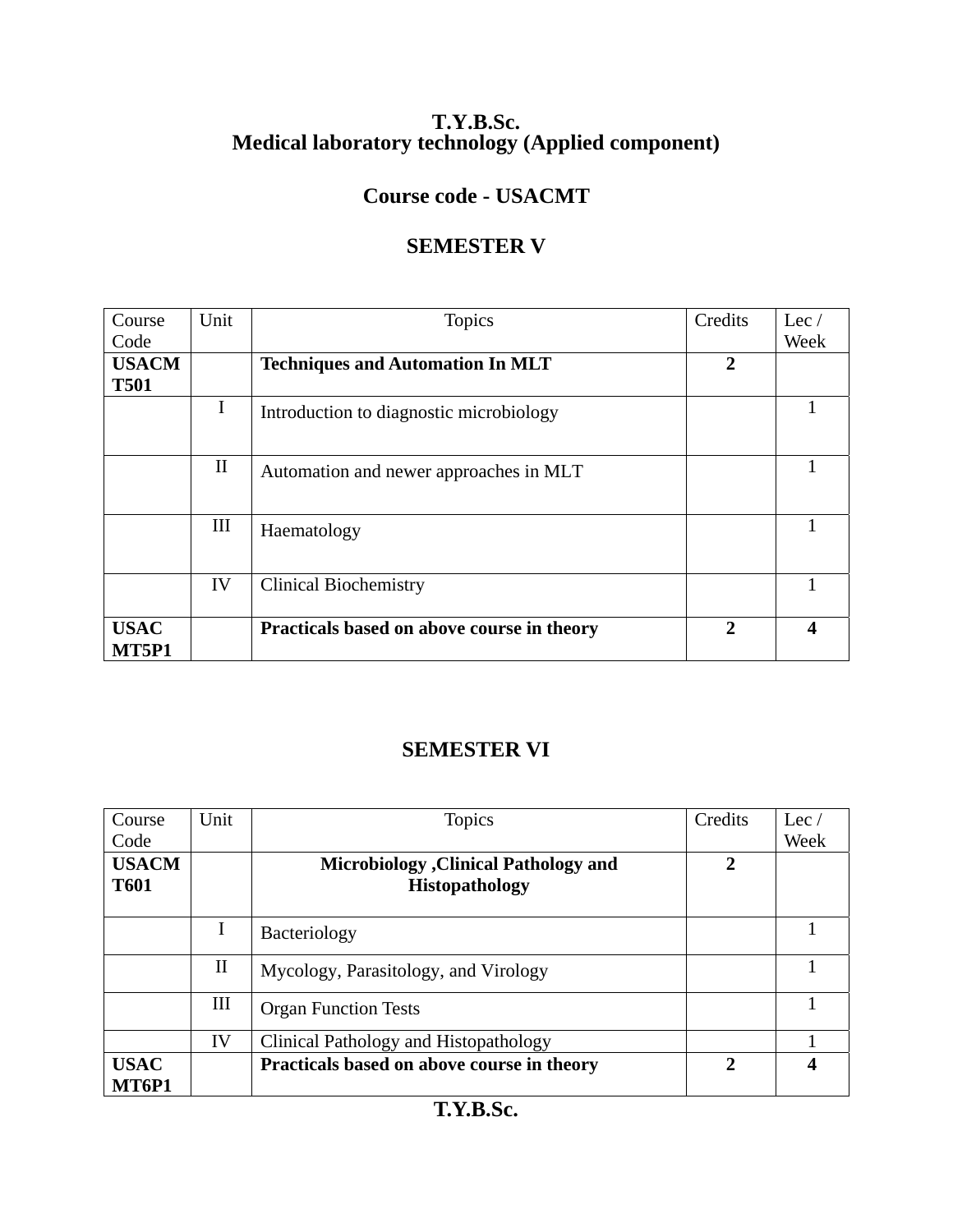### **Medical laboratory technology (Applied component) syllabus Restructured for Credit Based and Grading System To be implemented from the academic year 2013-2014.**

## **SEMESTER V**

| Course<br>Code       | Unit         | <b>Topics</b>                                                                                                                                                                                                               | Cred<br>its    | Lec/Sem |
|----------------------|--------------|-----------------------------------------------------------------------------------------------------------------------------------------------------------------------------------------------------------------------------|----------------|---------|
| <b>USACMT</b><br>501 |              | <b>Techniques and Automation In MLT</b>                                                                                                                                                                                     | $\overline{2}$ | 60 Lec. |
|                      | $\mathbf I$  | Introduction to diagnostic microbiology                                                                                                                                                                                     |                | 15L     |
|                      |              | <b>1.1</b> Safety and special precautions in clinical microbiology<br>lab, Legislative and regulatory control, Infectious waste<br>management, Methods of sterilization, Classification of<br>biohazardous agents.<br>(05L) |                |         |
|                      |              | <b>1.2</b> Antimicrobial susceptibility testing: Selection of<br>antimicrobial agents, Disc diffusion test, Dilution<br>antimicrobial susceptibility test, E test, commercial systems.<br>(04L)                             |                |         |
|                      |              | (06L)<br><b>1.3</b> Serodiagnostic tests:                                                                                                                                                                                   |                |         |
|                      |              | a) Types of antigen antibody reactions used in                                                                                                                                                                              |                |         |
|                      |              | diagnostic serology – precipitin reactions, CFT,                                                                                                                                                                            |                |         |
|                      |              | Haemaglutination inhibition, agglutination reactions,                                                                                                                                                                       |                |         |
|                      |              | flocculation.                                                                                                                                                                                                               |                |         |
|                      |              | b) Solid phase immunoassay methods - Enzyme                                                                                                                                                                                 |                |         |
|                      |              | immunoassay for antibody and antigen detection.                                                                                                                                                                             |                |         |
|                      |              | c) Immunofluorescent techniques for antibody and                                                                                                                                                                            |                |         |
|                      |              | antigen detection.                                                                                                                                                                                                          |                |         |
|                      | $\mathbf{I}$ | <b>Automation and newer approaches in MLT</b>                                                                                                                                                                               |                | 15L     |
|                      |              | 2.1 Automation: Semiautomated and automated                                                                                                                                                                                 |                |         |
|                      |              | identification systems for Enterobacteriaceae,                                                                                                                                                                              |                |         |
|                      |              | Non fermentors, Mycobacteria, Staphylococci, Anaerobes<br>(07L)                                                                                                                                                             |                |         |
|                      |              |                                                                                                                                                                                                                             |                |         |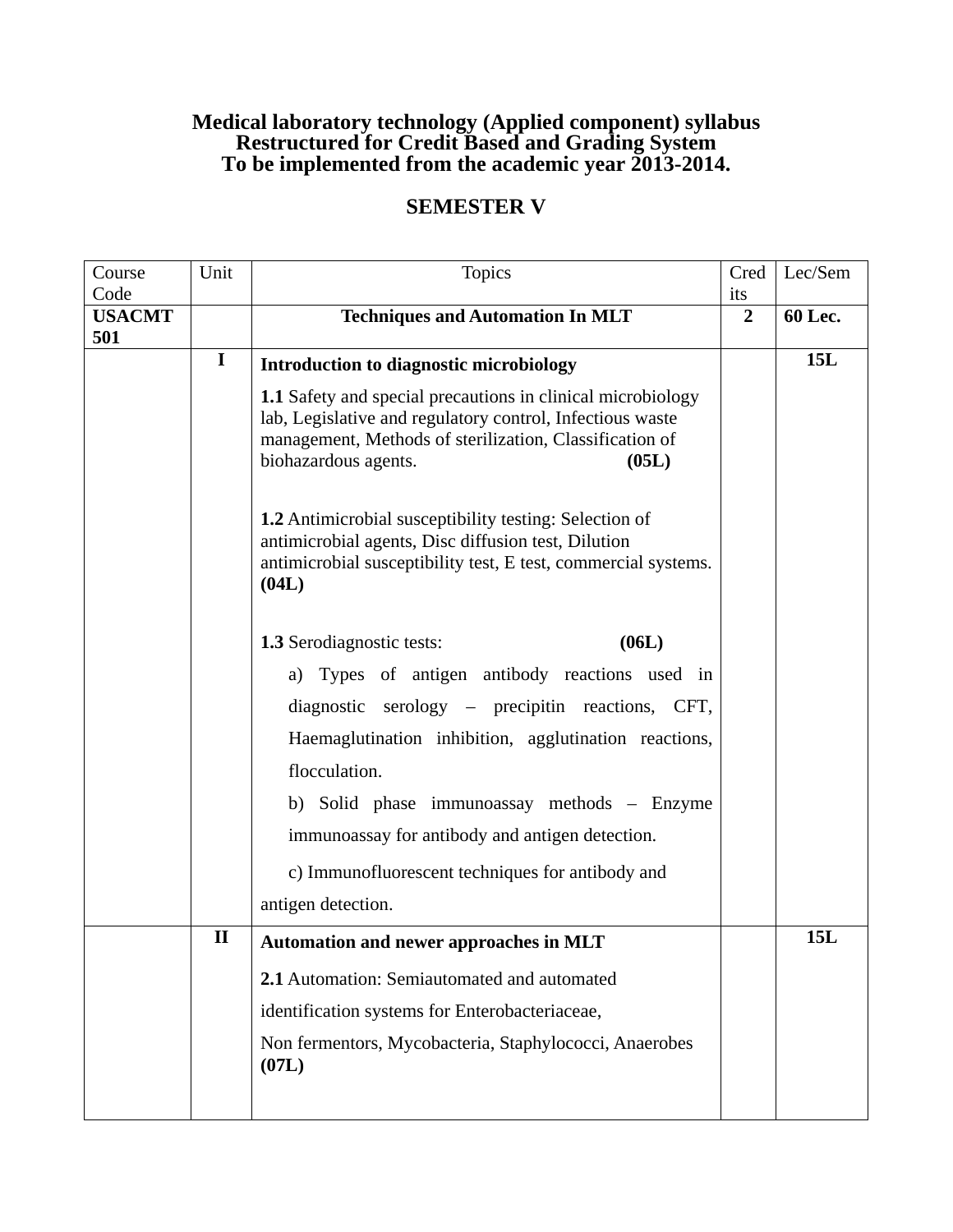|   | 2.2 Newer approaches: use of molecular techniques in                                                                                                                                                                                                                                                                  |     |
|---|-----------------------------------------------------------------------------------------------------------------------------------------------------------------------------------------------------------------------------------------------------------------------------------------------------------------------|-----|
|   | diagnosis<br>(08L)                                                                                                                                                                                                                                                                                                    |     |
|   | a) Signal amplification methods – Nucleic acid probes,                                                                                                                                                                                                                                                                |     |
|   | in situ hybridization                                                                                                                                                                                                                                                                                                 |     |
|   | b) PCR and modifications of PCR                                                                                                                                                                                                                                                                                       |     |
|   | c) Post amplification analysis - DNA sequencing,                                                                                                                                                                                                                                                                      |     |
|   | microarray analysis                                                                                                                                                                                                                                                                                                   |     |
|   | d) Strain typing – Pulse field gel electrophoresis, PCR-                                                                                                                                                                                                                                                              |     |
|   | <b>RFLP</b>                                                                                                                                                                                                                                                                                                           |     |
| Ш | <b>Hematology</b>                                                                                                                                                                                                                                                                                                     | 15L |
|   | <b>3.1</b> Introduction to hematology – composition of blood,<br>serum and plasma, structure, function and life span of blood<br>cells, Heamatopoeisis and factors required for the same,<br>hemoglobin: structure, types-normal & abnormal,<br>glycosylated Hb, HbCo, Hi, SHb, Hbs, HbC, HbD, IIbE,<br>HbH.<br>(04L) |     |
|   | <b>3.2</b> Collection of blood- Capillary blood by skin puncture,<br>Venous blood by venipuncture<br>(01L)                                                                                                                                                                                                            |     |
|   | 3.3 Anticoagulants: types and mechanism of action. (01L)                                                                                                                                                                                                                                                              |     |
|   | 3.4 Anemia: Types – Sickle cell anemia, thalassemia, iron                                                                                                                                                                                                                                                             |     |
|   | deficiency, aplastic, hemolytic, megaloblastic (only a                                                                                                                                                                                                                                                                |     |
|   | brief outline).<br>(01L)                                                                                                                                                                                                                                                                                              |     |
|   | <b>3.5</b> Abnormal forms of RBC: microcytes, macrocytes –                                                                                                                                                                                                                                                            |     |
|   | hypochromic, spherocytes, target cell, stomatocytes,                                                                                                                                                                                                                                                                  |     |
|   | anisocytes, poikilocytes, sickle cells. Abnormalities of                                                                                                                                                                                                                                                              |     |
|   | WBC's: toxic granulation, vacuoles, hypersegmentation,                                                                                                                                                                                                                                                                |     |
|   | (01L)<br>hypo segmentation.                                                                                                                                                                                                                                                                                           |     |
|   | <b>3.6</b> Haemostatisis & coagulation: vascular response, platelet                                                                                                                                                                                                                                                   |     |
|   | plug formation, coagulation.<br>(02L)                                                                                                                                                                                                                                                                                 |     |
|   |                                                                                                                                                                                                                                                                                                                       |     |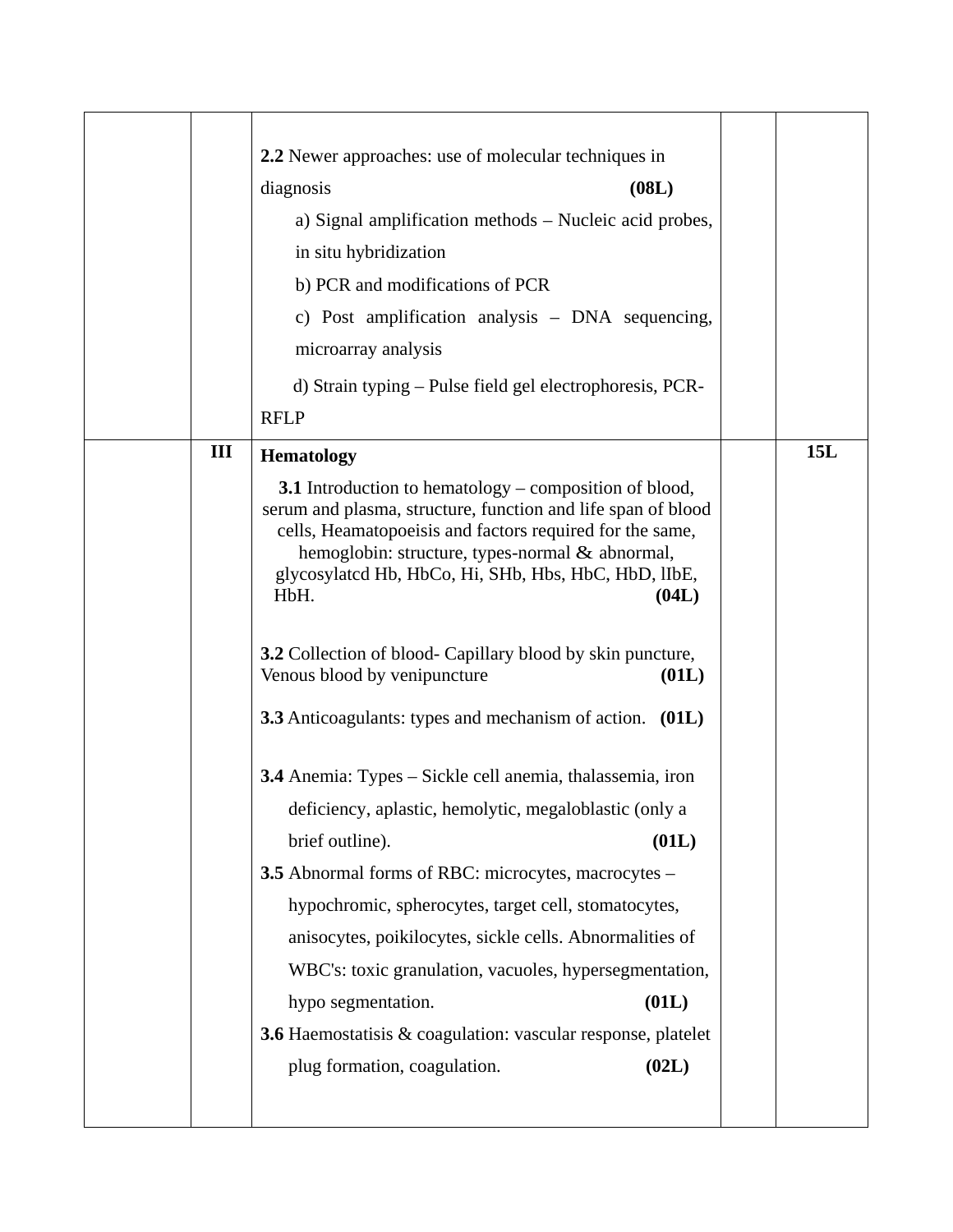|    | 3.7 Automation in hematology: Introduction- the automated     |     |
|----|---------------------------------------------------------------|-----|
|    | full blood count impedance cell counters, optical cell        |     |
|    | counters, automated blood cell morphology. (01L)              |     |
|    |                                                               |     |
|    | <b>3.8</b> Blood bank: blood ABO (H), Rh, secretor and Lewis  |     |
|    | systems, Isoagglutinins $\&$ their titre, concept of          |     |
|    | universal donor & universal recipient blood transfusion:      |     |
|    | cross matching, transfusion reactions blood collection:       |     |
|    | screening of donor criteria for rejecting donor,              |     |
|    | registration of donor, blood collection procedure,            |     |
|    | transportation of blood, storage of blood. Preparation $\&$   |     |
|    | use of blood components: whole blood, packed red cells,       |     |
|    | (04L)<br>FFP, platelet concentrate.                           |     |
| IV | <b>CLINICAL BIOCHEMISTRY</b>                                  | 15L |
|    | 4.1 Blood sugar level - Glucose tolerance curve and its       |     |
|    | interpretation. Evaluation methods of blood glucose - o-      |     |
|    | toluidine, Glucose oxidase - peroxidase. Diabetes and         |     |
|    | (04L)<br>its types.                                           |     |
|    | 4.2 Enzymes in diagnostics – determination of enzymes,        |     |
|    | AST, ALT, ALP, ACP, LDH, GGT, serum lipase. (03L)             |     |
|    |                                                               |     |
|    | <b>4.3</b> Thyroid tests – Introduction – function of thyroid |     |
|    | (01L)<br>hormones, determination of T-3, T-4, TSH             |     |
|    |                                                               |     |
|    | 4.4 Automation in clinical biochemistry - Introduction,       |     |
|    | classification of automated systems, steps of automation      |     |
|    | in biochemical analysis, computers in clinical lab with       |     |
|    | its drawbacks. Commonly used automated analyzers of           |     |
|    | biochemical laboratories – autoanalysers, clinicon, R X       |     |
|    | (04L)<br>L system.                                            |     |
|    |                                                               |     |
|    |                                                               |     |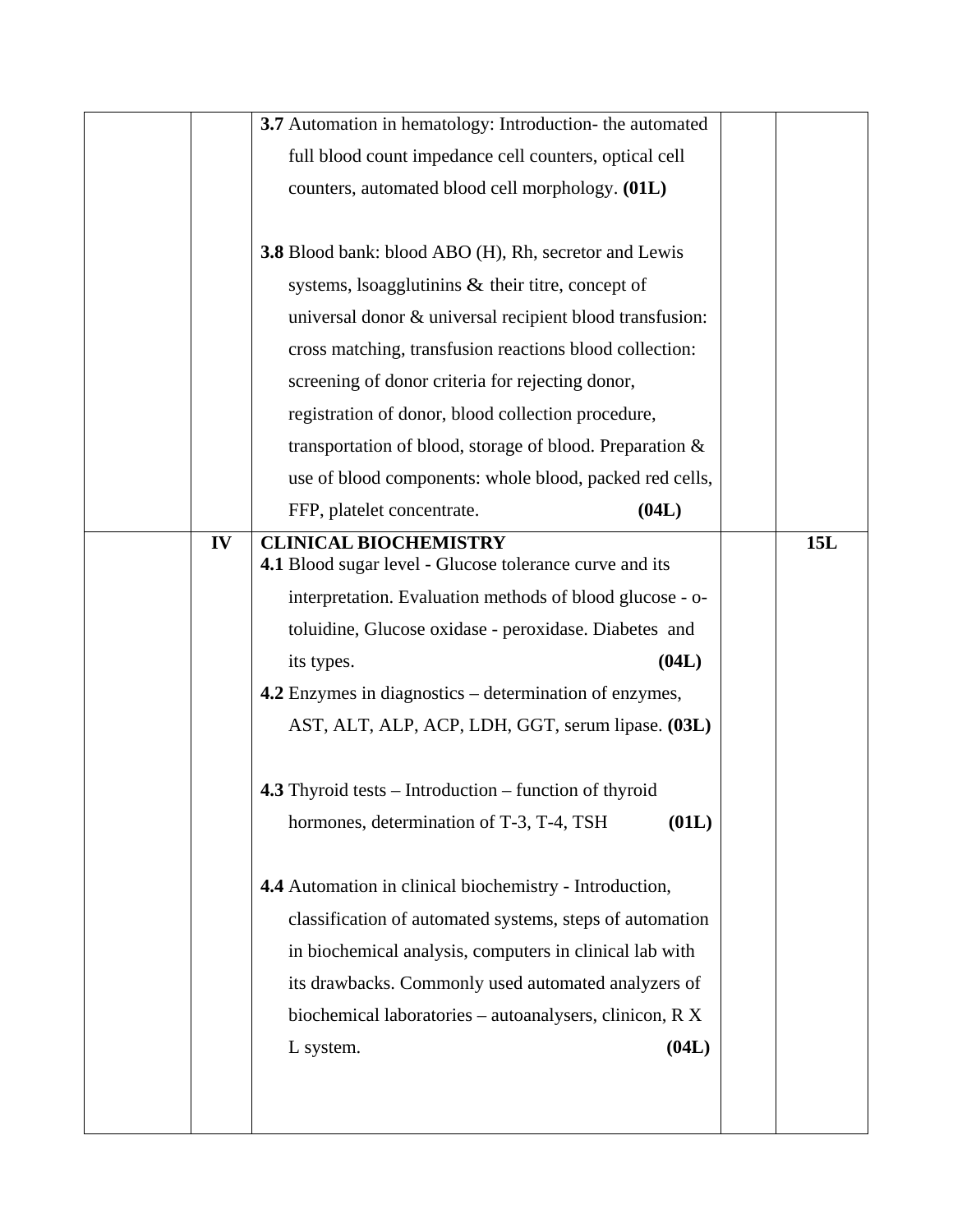| 4.5 Cancer marker - Introduction, clinical application, |       |  |
|---------------------------------------------------------|-------|--|
| enzymes as tumor markers ALP, CK, LDH, PAP,             |       |  |
| prostate specific antigens, hormones, oncofetal         |       |  |
| antigens, carbohydrates, bladder specific, breast tumor |       |  |
| markers.                                                | (02L) |  |
|                                                         |       |  |
| <b>4.6</b> Pregnancy test – Role of $hCG$ and testing.  | (01L) |  |

| <b>USACMT5</b> | Practicals based on above course in theory            | $\mathbf{2}$ | 60 Lecs. |
|----------------|-------------------------------------------------------|--------------|----------|
| <b>P1</b>      | 1. Parts and functions of microscope                  |              |          |
|                | Study of hot air oven<br>2.                           |              |          |
|                | 3. Study of autoclave                                 |              |          |
|                | Study of incubator<br>4.                              |              |          |
|                | 5. Widal test                                         |              |          |
|                | 6. VDRL test                                          |              |          |
|                | ASO test<br>7.                                        |              |          |
|                | 8. Disc diffusion method                              |              |          |
|                | 9. Blood collection : capillary & venous              |              |          |
|                | 10. Hemoglobin estimation: acid hematin and drabkin's |              |          |
|                | method                                                |              |          |
|                | 11. Total RBC & WBC count, Differential WBC count     |              |          |
|                | 12. ESR                                               |              |          |
|                | 13. PCV                                               |              |          |
|                | 14. Red cell indices                                  |              |          |
|                | 15. Bleeding time & clotting time                     |              |          |
|                | 16. Blood grouping ABO and Rh typing                  |              |          |
|                | 17. Cross matching                                    |              |          |
|                | 18. Estimation of blood glucose                       |              |          |
|                |                                                       |              |          |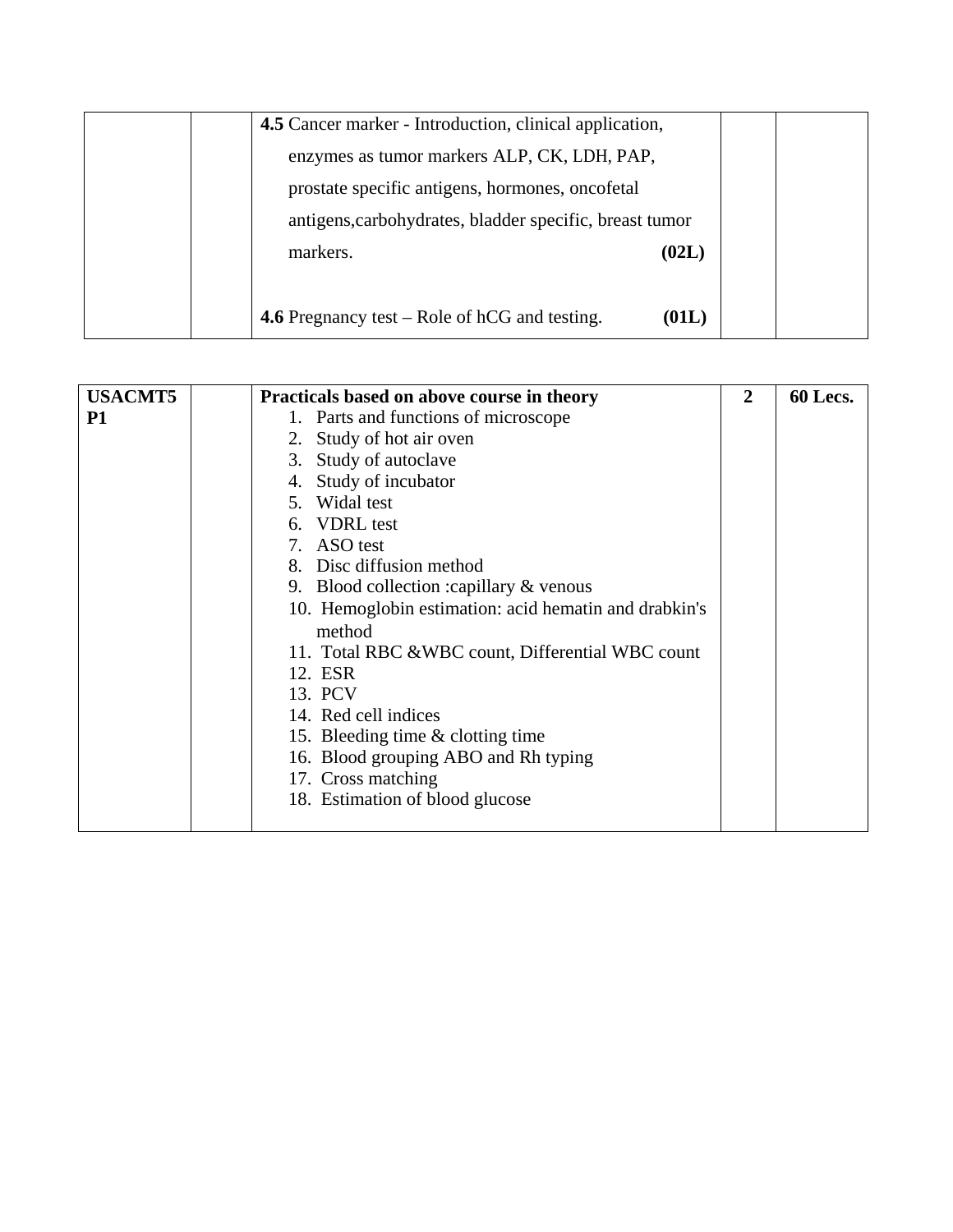### **T.Y.B.Sc. Medical laboratory technology (Applied component) syllabus Restructured for Credit Based and Grading System To be implemented from the academic year 2013-2014.**

| Course<br>Code       | Unit         | <b>Topics</b>                                                                                                                                                                                                                                                                                                                                                                                                                                                                                                                                                                                                                                                                                 | Credits        | Lec /<br>Sem |
|----------------------|--------------|-----------------------------------------------------------------------------------------------------------------------------------------------------------------------------------------------------------------------------------------------------------------------------------------------------------------------------------------------------------------------------------------------------------------------------------------------------------------------------------------------------------------------------------------------------------------------------------------------------------------------------------------------------------------------------------------------|----------------|--------------|
| <b>USACMT</b><br>601 |              | <b>Microbiology</b> , Clinical Pathology and<br><b>Histopathology</b>                                                                                                                                                                                                                                                                                                                                                                                                                                                                                                                                                                                                                         | $\overline{2}$ | 60L          |
|                      | $\mathbf I$  | <b>Bacteriology</b>                                                                                                                                                                                                                                                                                                                                                                                                                                                                                                                                                                                                                                                                           |                | 15L          |
|                      |              | for<br>Guidelines<br>collection,<br>transport,<br>processing,<br>analysis and reporting of cultures from specific<br>specimen sources for the following infections-<br>1.1 Infections of the respiratory tract.<br>(02L)<br>(02L)<br><b>1.2</b> Infections of the gastrointestinal tract.<br>1.3 Urinary tract infections.<br>(02L)<br>1.4 Infections of the genital tract.<br>(01L)<br>1.5 Infections of the bones and joints.<br>(01L)<br>1.6 Infections of the CNS.<br>(01L)<br>1.7 Wounds, abscesses and cellulites.<br>(02L)<br>1.8 Eye infections.<br>(01L)<br>1.9 Infections of the blood.<br>(03L)                                                                                    |                |              |
|                      | $\mathbf{I}$ | <b>Mycology, Parasitology, and Virology</b>                                                                                                                                                                                                                                                                                                                                                                                                                                                                                                                                                                                                                                                   |                | 15L          |
|                      |              | (05L)<br>2.1 Mycology:<br>a) Laboratory approach for diagnosis of fungal<br>infections- Specimen<br>collection and transport, processing, direct<br>examination, preparation of mounts for<br>study, selection and inoculation of culture media,<br>incubation of fungal cultures.<br>b) Identification of dermatophytes and Candida.<br>2.2 Parasitology: Collection, transport and processing<br>of specimens<br>a) Fecal specimens- Preservation of clinical specimens,<br>visual examination, processing fresh<br>stool specimens for ova and parasitic examination.<br>b) Examination of intestinal specimens other than stool.<br>c) Examination of extra intestinal specimens- sputum, |                |              |
|                      |              | blood<br>d) Overview of life cycles of parasites of human                                                                                                                                                                                                                                                                                                                                                                                                                                                                                                                                                                                                                                     |                |              |

### **SEMESTER VI**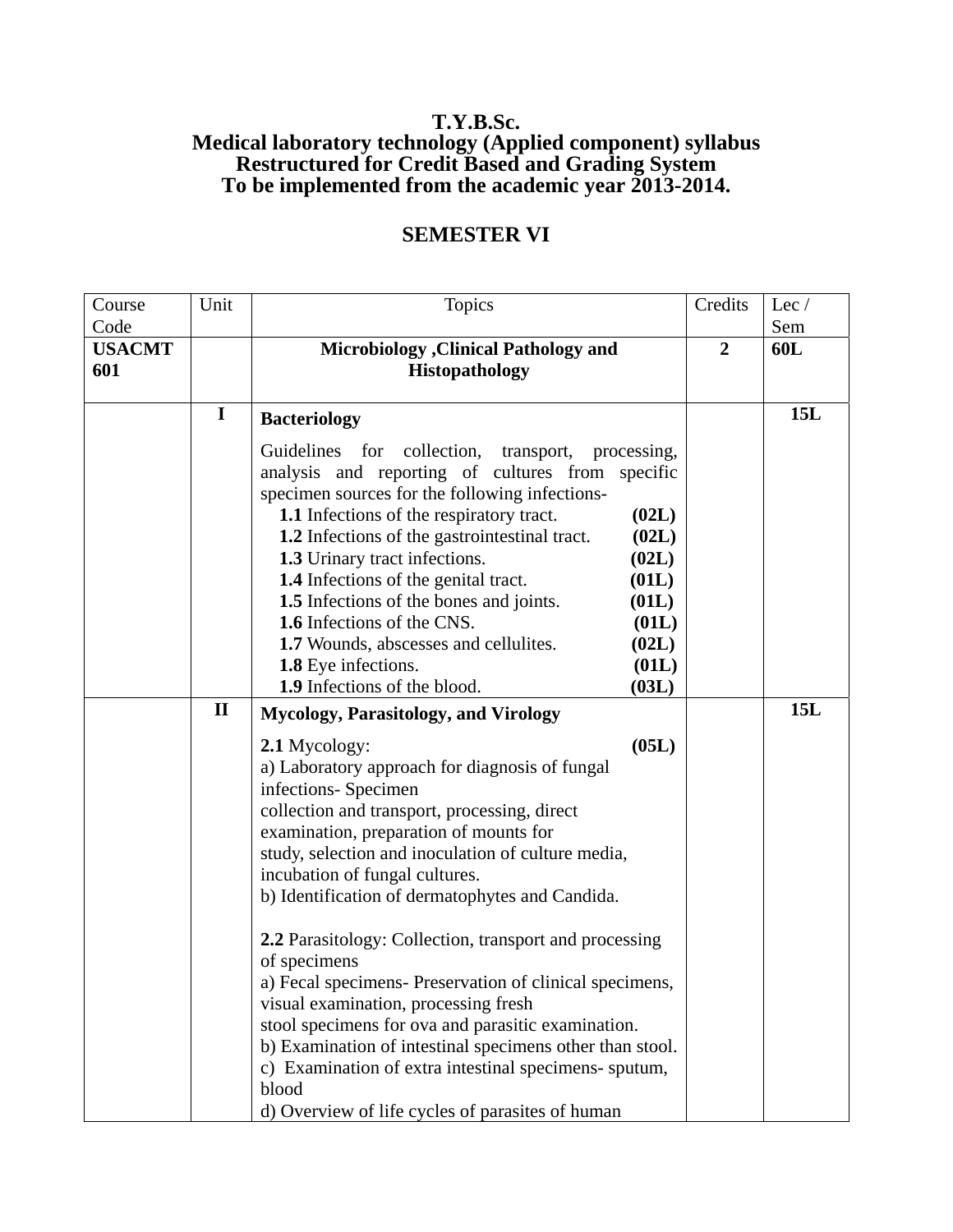|     | (05L)                                                                                                                                                                                                                                                                                                                                                                                                                                                                                                                                                                                                                                                                                                                                                                                                                                                                                              |     |
|-----|----------------------------------------------------------------------------------------------------------------------------------------------------------------------------------------------------------------------------------------------------------------------------------------------------------------------------------------------------------------------------------------------------------------------------------------------------------------------------------------------------------------------------------------------------------------------------------------------------------------------------------------------------------------------------------------------------------------------------------------------------------------------------------------------------------------------------------------------------------------------------------------------------|-----|
|     | importance.                                                                                                                                                                                                                                                                                                                                                                                                                                                                                                                                                                                                                                                                                                                                                                                                                                                                                        |     |
|     | 2.3 Virology: a) Collection of specimens for diagnosis,<br>b) Transportation and storage of specimens, c) Methods<br>for diagnosis of viral infections (Tabulation),<br>d) Detection of HIV,<br>Hepatitis B viral infections in clinical specimens. (05L)                                                                                                                                                                                                                                                                                                                                                                                                                                                                                                                                                                                                                                          |     |
| III | <b>Organ Function Tests</b>                                                                                                                                                                                                                                                                                                                                                                                                                                                                                                                                                                                                                                                                                                                                                                                                                                                                        | 15L |
|     | <b>3.1</b> Cardiac Profile Test – Introduction, Functions of<br>heart, Ischemic heart diseases and their manifestation;<br>Groups in CPT, Lipid profile tests – total lipids, serum<br>cholesterol, triglycerides, phospholipids, lipoproteins.<br>(04L)<br><b>3.2</b> Gastric function Tests – Introduction, gastric<br>analysis, tests involved and gastrointestinal hormones.<br>(02L)<br>3.3 Liver function tests – Introduction to liver function,<br>types of jaundice; abnormalities of bile pigment and<br>bile acid, change in enzyme and plasma proteins and<br>their determination<br>(04L)<br>3.4 Kidney function test – Introduction- kidney<br>function; groups in KFT; test to determine renal blood<br>flow; creatinine clearance; urea clearance; diseases of<br>kidney – acute and chronic glomerulonephritis; acute<br>and chronic pyelonephritis, acute renal failure<br>(05L) |     |
| IV  | <b>Clinical Pathology and Histopathology</b>                                                                                                                                                                                                                                                                                                                                                                                                                                                                                                                                                                                                                                                                                                                                                                                                                                                       | 15L |
|     | <b>4.1</b> Routine urine analysis – Physiology of urine<br>formation, composition of normal urine, collection of<br>urine specimens, routine examination of urine –<br>physical, chemical & microscopic<br>(02L)                                                                                                                                                                                                                                                                                                                                                                                                                                                                                                                                                                                                                                                                                   |     |
|     | <b>4.2</b> Routine stool analysis – Importance of stool<br>examination, collection of fecal specimen physical<br>examination – color $\&$ consistency, odor, presence of<br>blood mucus & pus. Study of some common ova found<br>in stool - Hookworm, Ascaris, Trichuris, Taenia,<br>Schistosoma mansoni, Enterobius, Strongyloides. Study<br>of some protozoa found in stool $-E$ . histolytica, E.coli,<br>Giardia lamblia, Trichromonas hominis. Other findings<br>in stool microscopic examinations – fecal fat, blood<br>cells, Crystals, occult blood test, measuring the pH &                                                                                                                                                                                                                                                                                                               |     |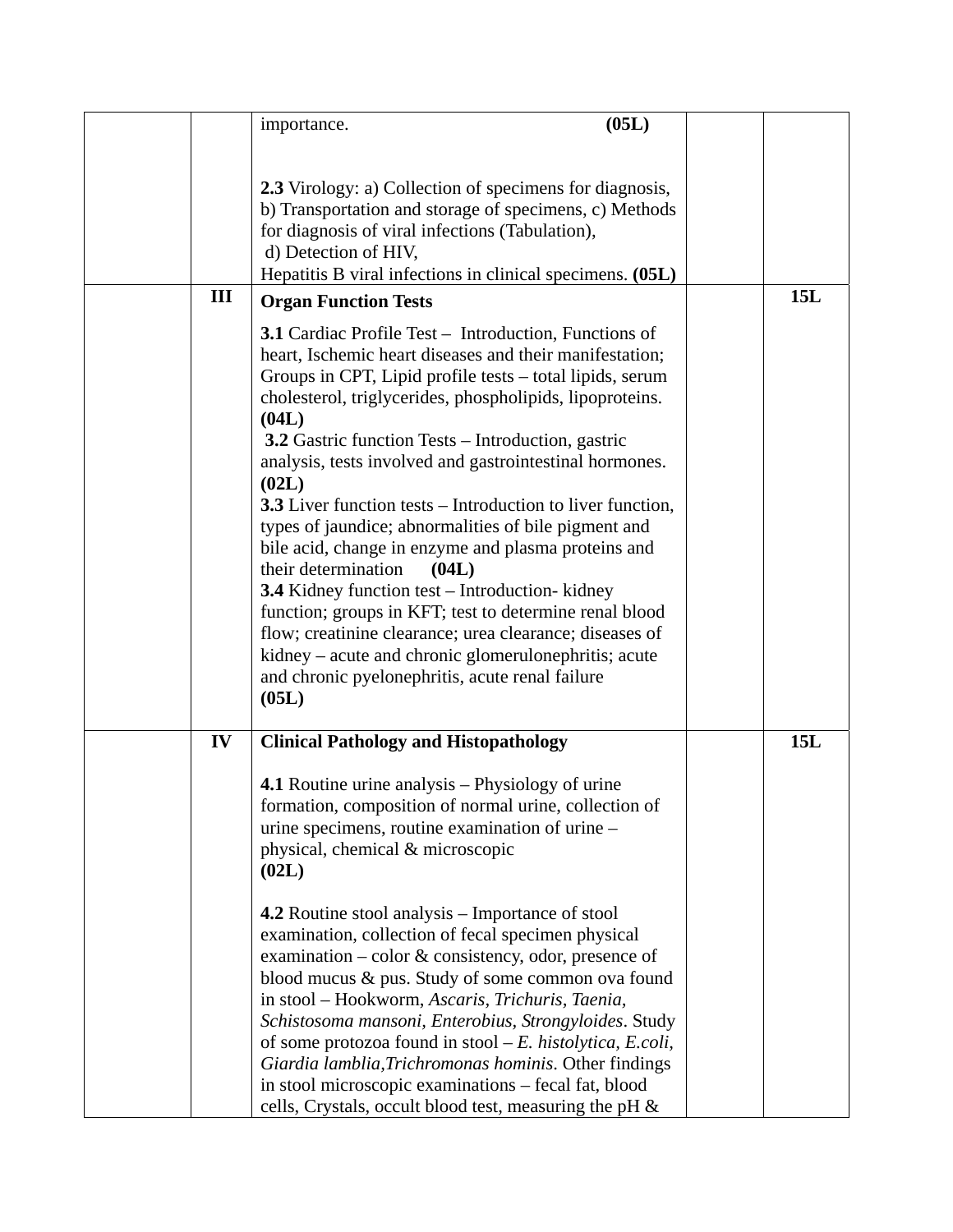| testing for Lactose                                                                                                                                                                                                                                                                           | (02L) |  |
|-----------------------------------------------------------------------------------------------------------------------------------------------------------------------------------------------------------------------------------------------------------------------------------------------|-------|--|
| 4.3 Examination of C.S.F. – Formation of C.S.F.,<br>collection – lumbar puncture (in brief), C.S.F. analysis :<br>color, cells, Pandy's test, stained films, C.S.F. proteins,<br>C.S.F. sugar, Trypanosomes., abnormalities of the<br>C.S.F. suppurative, viral, Tuberculous meningitis.(02L) |       |  |
| 4.4 Semen analysis, clinical significance, specimen<br>collection, laboratory investigations: physical<br>examination, microscopic examination, sperm<br>morphology – normal $\&$ abnormal, chemical<br>examination                                                                           | (01L) |  |
| 4.5 Laboratory examination of miscellaneous body<br>fluids – A brief account of the following body fluids<br>w.r.t. clinical significance, specimen collection. Lab<br>Investigations – Physical, chemical, microscopic<br>examination, serous, synovial, ascitic fluids, & gastric<br>juice  | (04L) |  |
| 4.6 Lab examination of sputum – Collection,<br>examination: quantity, consistency, Colour, odor,<br>examination of stained/unstained sputum, chemical<br>examination, parasites                                                                                                               | (01L) |  |
| 4.7 Basic histopathology techniques – Basic steps for<br>tissue processing: fixing, embedding, microtomy,<br>staining, mounting (to be covered in brief), cytological<br>techniques (brief idea)                                                                                              | (03L) |  |

| <b>USACMT</b><br>6P1 | Practicals based on above course in theory                                 | $\overline{2}$ | 60 Lecs |
|----------------------|----------------------------------------------------------------------------|----------------|---------|
|                      | 1. Gram's staining.                                                        |                |         |
|                      | 2. Albert's staining.                                                      |                |         |
|                      | 3. Acid fast staining.                                                     |                |         |
|                      | 4. Identification of Dermatophytes<br>(Demonstration of permanent slides). |                |         |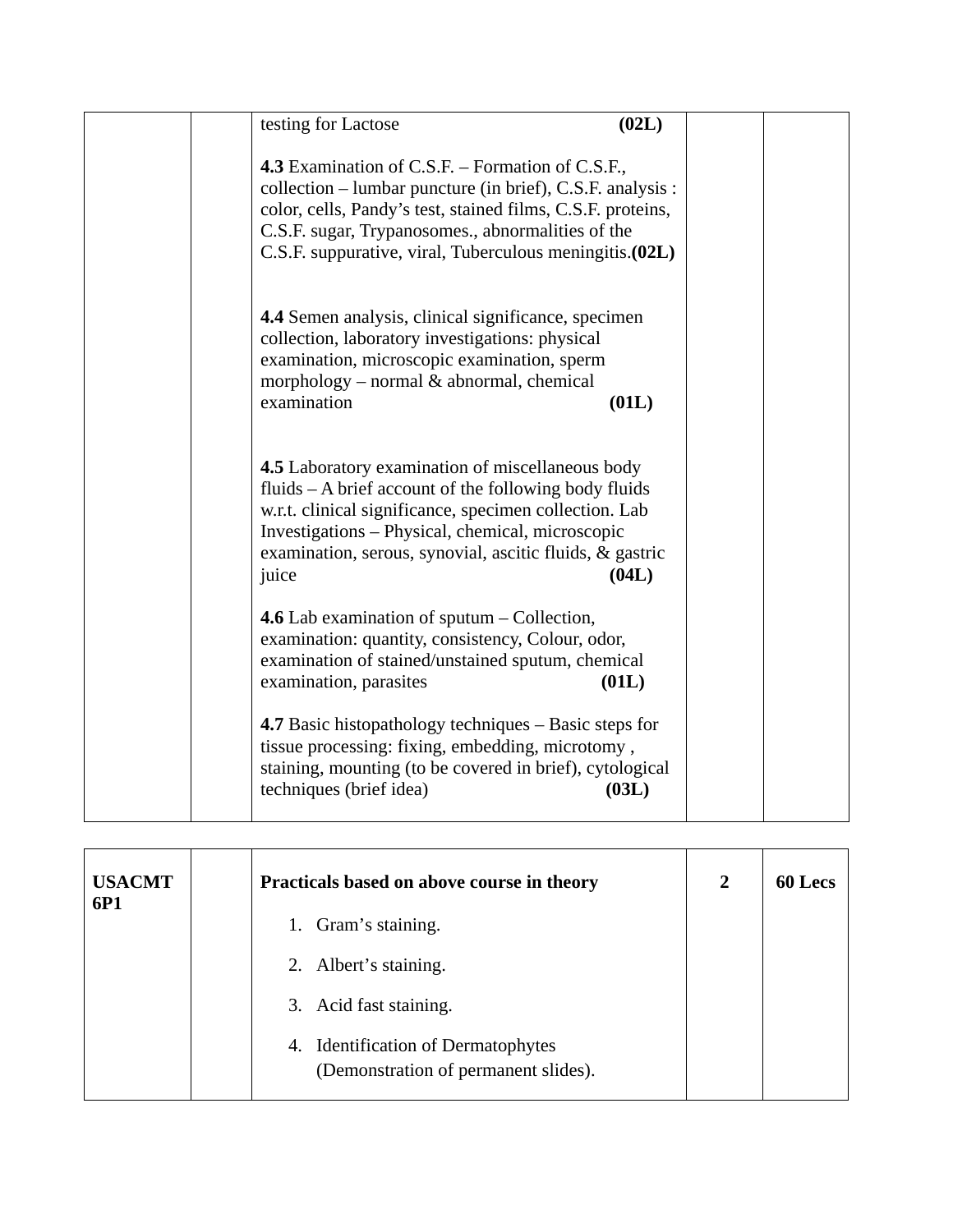| 5. Identification of Candida albicans.                                                           |  |
|--------------------------------------------------------------------------------------------------|--|
| Identification of Malarial parasitic forms in<br>6.                                              |  |
| blood smears.                                                                                    |  |
|                                                                                                  |  |
| Study of Nutrient agar, SIBA, MacConkey's<br>7.<br>agar, XLD, CLED, Salt Mannitol, Tinsdale agar |  |
| Cetrimide agar                                                                                   |  |
|                                                                                                  |  |
| Study of transport media.<br>8.                                                                  |  |
| 9. Isolation and characterization pf bacterial                                                   |  |
| pathogens-                                                                                       |  |
| S. aureus                                                                                        |  |
|                                                                                                  |  |
| S. pyogenes                                                                                      |  |
| E.coli                                                                                           |  |
| K.pneumoniae                                                                                     |  |
| Salmonella spps                                                                                  |  |
| Proteus spps                                                                                     |  |
| Pseudomonas spp                                                                                  |  |
| 10. Physical, Chemical, Microscopic examination of                                               |  |
| a. Urine                                                                                         |  |
| b.Sputum                                                                                         |  |
| 11. Pap's staining for the demo of Barr bodies                                                   |  |
| 12. Embedding of tissue in paraffin wax<br>13. Estimation of SGPT/ALT                            |  |
|                                                                                                  |  |
| 14. Estimation of SGOT/AST                                                                       |  |
| 15. Estimation of Cholesterol-total, HDL, LDL                                                    |  |
| 16. Estimation of total bilirubin                                                                |  |
| 17. Estimation of creatinine in serum and urine                                                  |  |
| 18. Estimation of blood urea                                                                     |  |
| 19. Report Writing: For various analyzed                                                         |  |
| pathological samples(CBC, Complete                                                               |  |
| Haemogram, Urine, Stool,                                                                         |  |
| C.S.F, Semen and Sputum)                                                                         |  |
|                                                                                                  |  |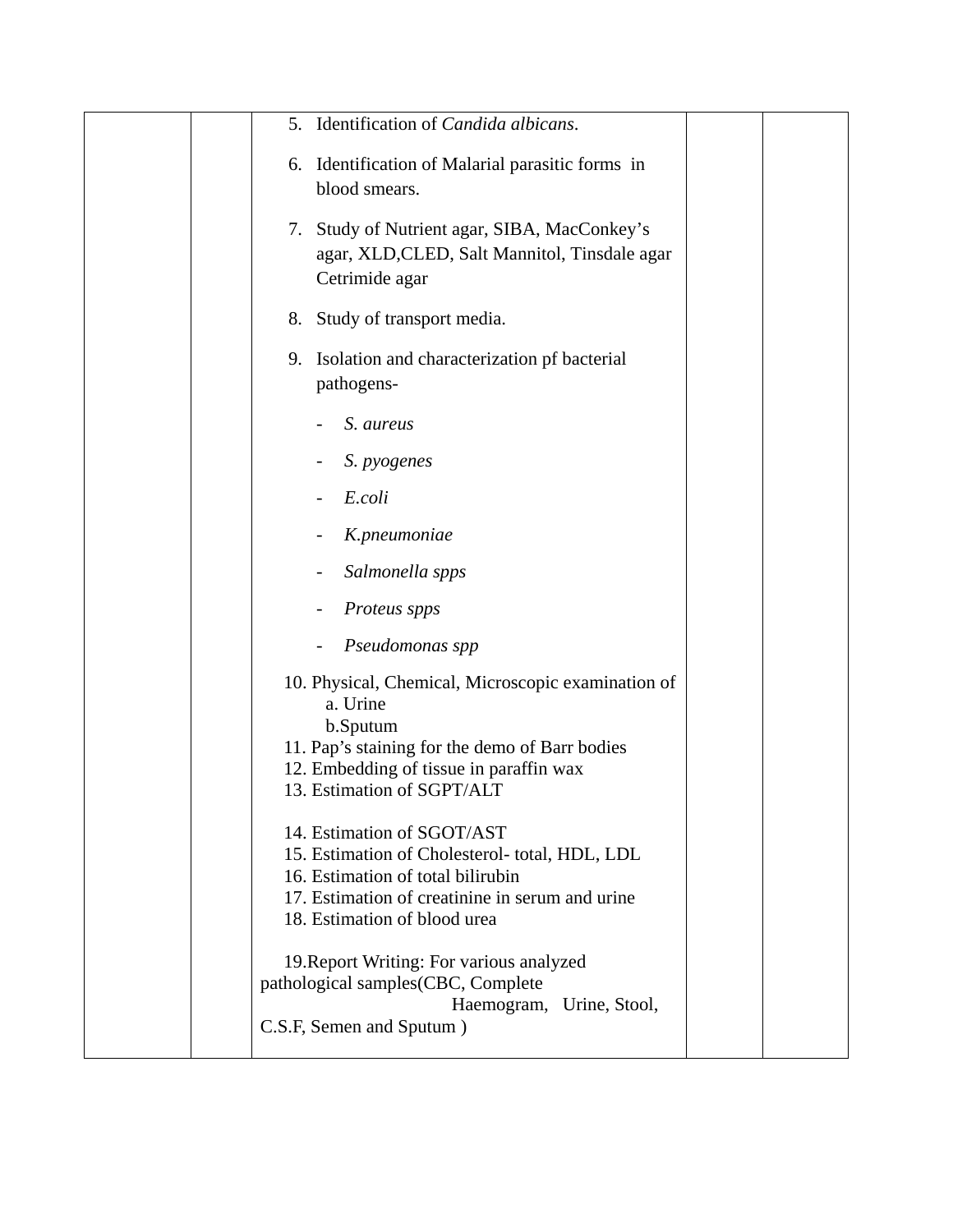#### **REFERENCES**

#### **Course: USACMT-501 and USACMT- 601 :**

- 1. Koneman's Color Atlas and Textbook of Diagnostic Microbiology,  $6<sup>th</sup>$  edition, Washington Winn, jr and others. Lippincott Williams & Wilkins.
- 2. Practical Medical Microbiology, Mackie and McCartney.
- 3. Medical Microbiology, B.S. Nagoba and Asha Pichare.
- 4. Essentials of Diagnostic Microbiology, 1998. Lisa Anne Shimeld, Anne T. Rodgers. Delmar Publishers.
- 5. Text book of medical laboratory technology,  $2<sup>nd</sup>$  edition, Balani Publishing House. Authors: Praful Godkar and Darshan Godkar.
- 6. Introduction to MLT 6th ed F.J.Baker & R.E.Silverton Butterworths.
- 7. Medical laboratory technology, A procedure manual for routine diagnostic tests, Volume I. Kanai Mukherjee. Tata McGraw Hill
- 8. Medical laboratory technology, A procedure manual for routine diagnostic tests, Volume II. Kanai Mukherjee. Tata McGraw Hill
- 9. Medical laboratory technology, A procedure manual for routine diagnostic tests, Volume III. Kanai Mukherjee. Tata McGraw Hill
- 10. Hand book of MLT -Vellore ed-Dr (Mrs) C. Bharucha, Wesley press, Mysore
- 11. A medical lab for developing countries- Maurice King-ELBS & Oxford uni press
- 12. Bailey & Scott's Diagnostic microbiology,  $11<sup>th</sup>$  ed., Betty Forbes, Daniel, Alice Weissfield. Mosby publisher
- 13. Atlas of Medical Helminthology and Protozoology,  $4<sup>th</sup>$  ed. P. L. Chiodini, A. H. Moody, D. W. Manser. Churchill Livingstone
- 14. A hand book of medical laboratory technology, V. H. Talib  $2^{nd}$  ed.
- 15. Fundamentals of Biochemistry. New central book agency. Author: A. C. Deb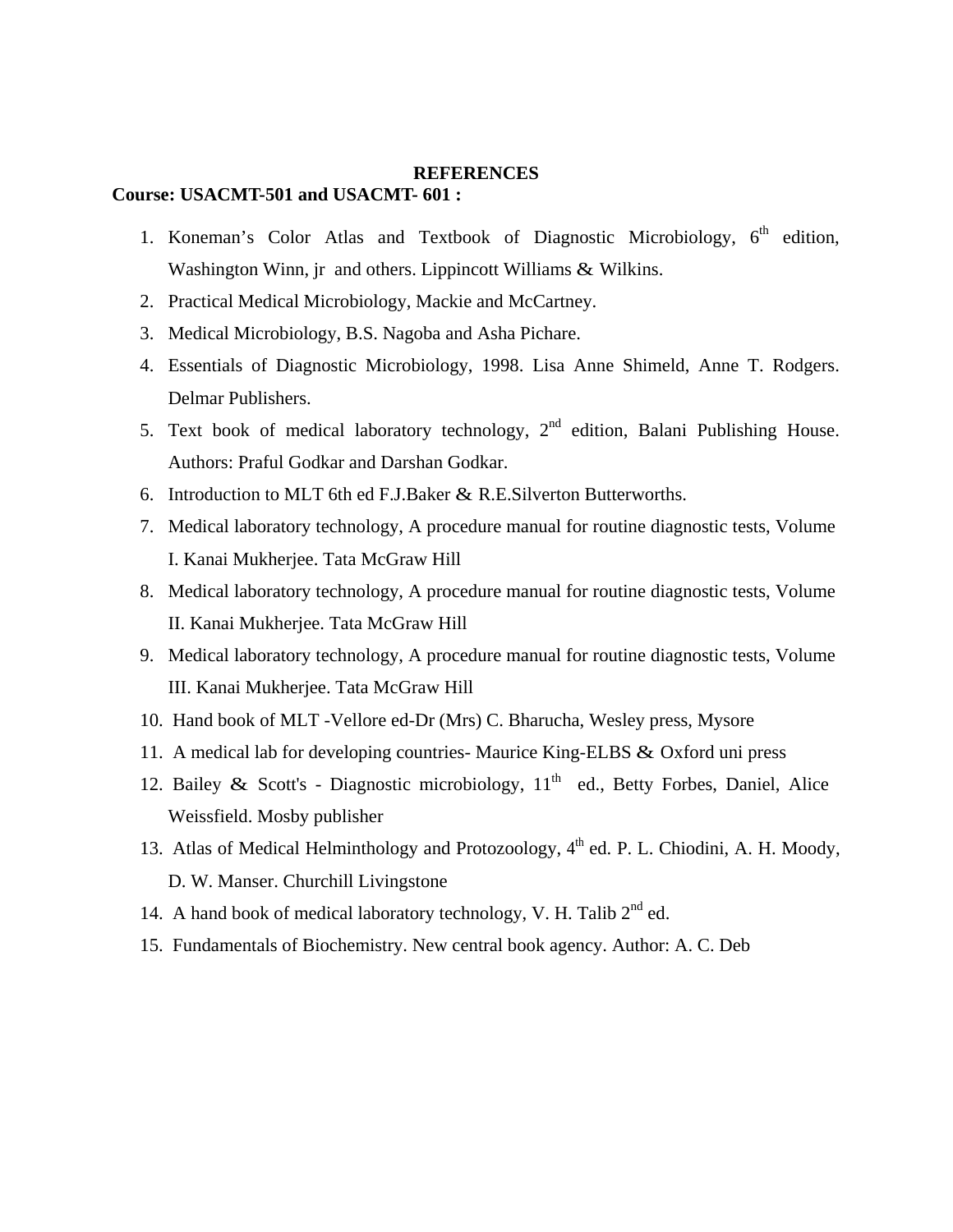### **Modality of Assessment :**

| <b>Theory Examination Pattern:</b> |           |  |
|------------------------------------|-----------|--|
| A) Internal Assessment - 40%       | 40 marks. |  |

| <b>Theory</b>         |                                                                                                                                                                     | 40 marks     |
|-----------------------|---------------------------------------------------------------------------------------------------------------------------------------------------------------------|--------------|
| Sr No                 | Evaluation type                                                                                                                                                     | <b>Marks</b> |
|                       | One Assignment/Case study/Project                                                                                                                                   | 10           |
| $\mathcal{D}_{\cdot}$ | One class Test (multiple choice questions / objective)                                                                                                              | 20           |
| 3                     | Active participation in routine class instructional deliveries (case<br>studies/seminars//presentation)                                                             | 05           |
| 4                     | Overall conduct as a responsible student, manners, skill in<br>articulation, leadership qualities demonstrated through organizing<br>co-curricular activities, etc. |              |

#### **B ) External examination - 60 %**

#### **Semester End Theory Assessment - 60% 60 marks**

- i. Duration These examinations shall be of two hours duration.
- ii. Theory question paper pattern :-
- 1. There shall be **five** questions each of **12** marks. On each unit there will be one question & fifth one will be based on all the four units .
- 2. All questions shall be compulsory with internal choice within the questions. Each question will be of **24** marks with options.
- 3. Questions may be sub divided into sub questions a, b, c & d only, each carrying **six** marks **OR** a, b, c, d,e & f only each carrying **four** marks and the allocation of marks depends on the weightage of the topic.

### **Practical Examination Pattern:**

#### **(A)Internal Examination:-**

#### **There will not be any internal examination/ evaluation for practicals.**

| .      |                        |              |
|--------|------------------------|--------------|
| Sr.No. | <b>Particulars</b>     | <b>Marks</b> |
|        | <b>Laboratory work</b> | 80           |
| ∸∙     | Journal                | 10           |
| J.     | Viva                   | 10           |

#### **(B) External (Semester end practical examination) :-**

 **Semester end practical examination in applied component shall be conducted by the concerned department of the Institute/ College at the end of each semester and the marks of the candidates are to be sent to the University in the prescribed format.**